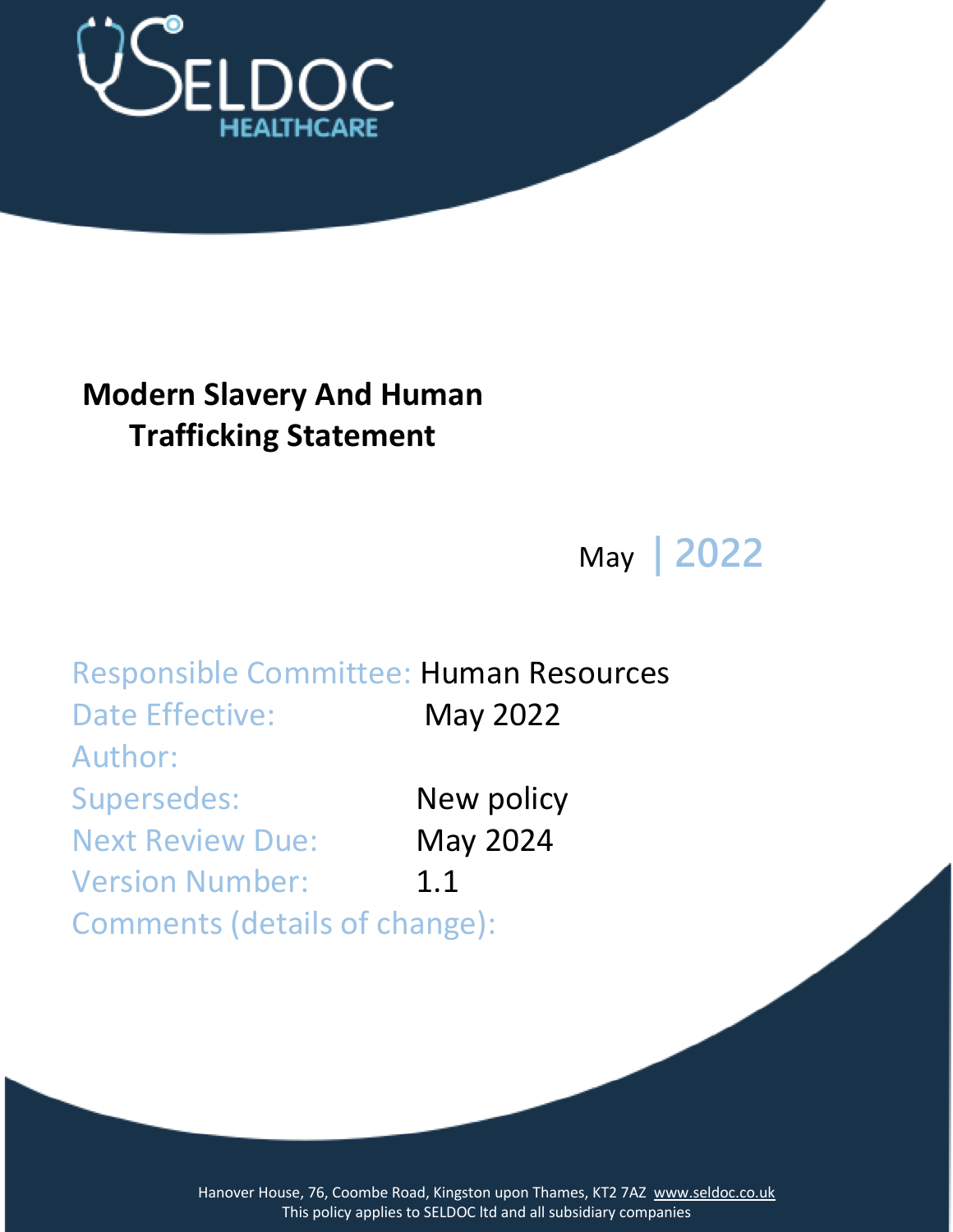## **MODERN SLAVERY AND HUMAN TRAFFICKING STATEMENT**

#### **Introduction**

This Modern Slavery and Human Trafficking Statement is a response to Section 54(1), Part 6 of the Modern Slavery Act 2015 and relates to actions and activities for the financial year ending 31 March 2022.

SELDOC ('the Company', 'we', 'us' or 'our') is committed to preventing slavery and human trafficking violations in its own operations, its supply chain, and its products. We have zerotolerance towards slavery and require our supply chain to comply with our values.

#### **Organisational structure**

SELDOC has business operations in the United Kingdom.

We operate in the Healthcare sector. The nature of our supply chains is as follows: We work with a number of product and service providers who support us in delivering services to patients. We source services such as agency labor and we source products such as medicines and PPE.

For more information about the Company, please visit our website: SELDOC.co.uk.

### **Policies**

We operate a number of internal policies to ensure that we are conducting business in an ethical and transparent manner.

These include the following:

- **Recruitment and selection policy** We complete full background checks on all staff as well as taking references. We also build an open and honest style of communication with all team members, creating an environment where people are able to speak openly and confidentially about any issues which are concerning them.
- **Supplier code of conduct** We are clear with our suppliers that we expect them to do business in a completely ethical manner, which includes them providing us with the relevant assurances about the absence of modern slavery in their supply chains. We reserve the right to audit their business in order to validate these assurances.
- **Whistleblowing policy** Our whistleblowing policy creates a safe-space for any member of staff, or anyone who comes into contact with our business, to whistle blow about a serious concern they may have. This is supported with a fully independent Freedom to Speak Up Guardian who can be contacted in complete confidence on any matter.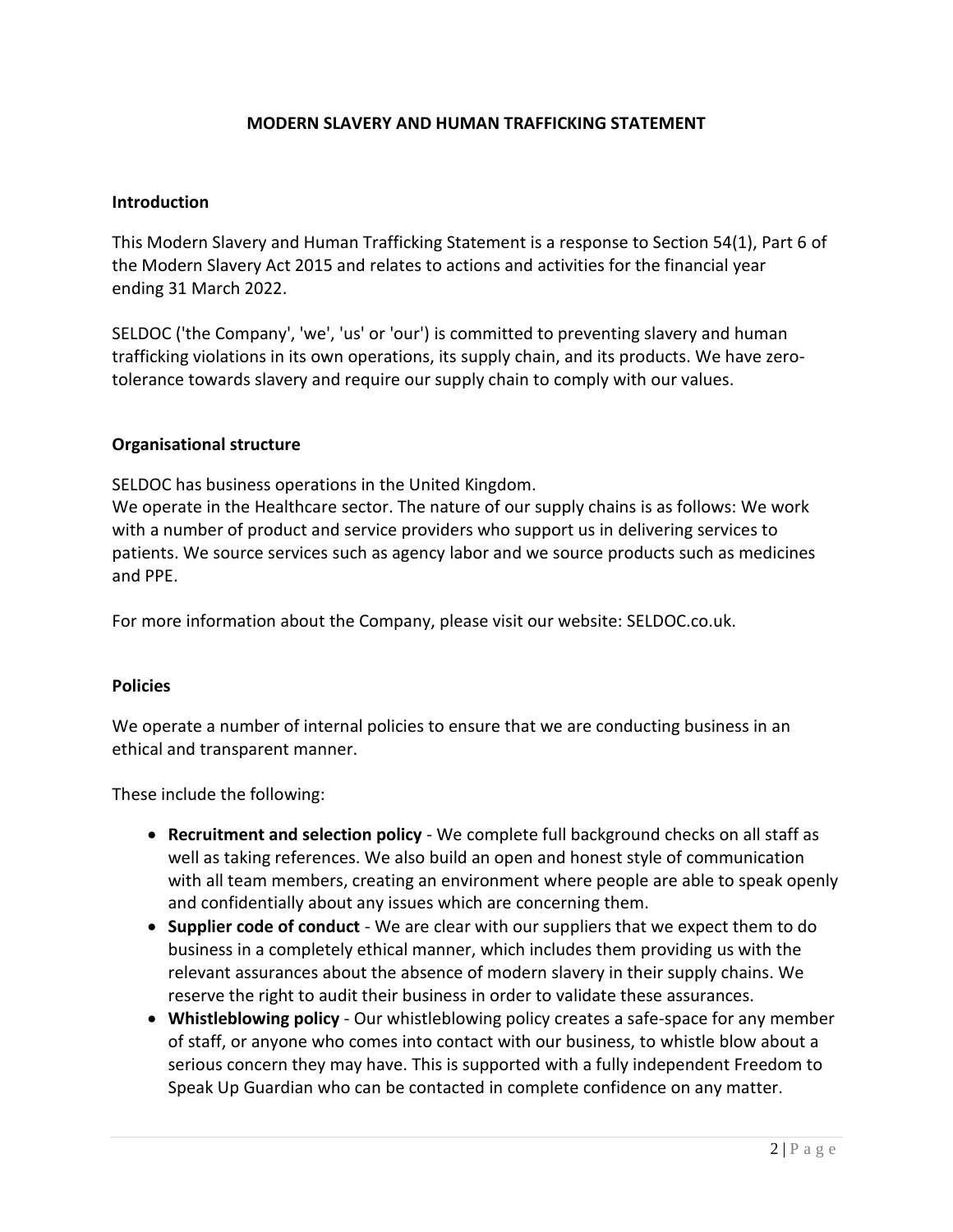- **Procurement policy** Among other things, our procurement policy contractualises our supplier code of conduct.
- **Safeguarding policy** Our Safeguarding Policy encourages all members of staff, especially those who directly provide care, to flag any safeguarding concerns they may have. Our business processes are designed to ensure that these flagged concerns reach the appropriate audience in timely manner so that action can be taken where needed.

We make sure our suppliers are aware of our policies and adhere to the same standards.

## **Due Diligence**

As part of our efforts to monitor and reduce the risk of slavery and human trafficking occurring in our supply chains, we have adopted the following due diligence procedures:

• Internal supplier audits.

Our due diligence procedures aim to:

- Identify and action potential risks in our business and supply chains.
- Monitor potential risks in our business and supply chains
- Reduce the risk of slavery and human trafficking occurring in our business and supply chains.
- Provide protection for whistleblowers.

### **Risk and compliance**

The Company has evaluated the nature and extent of its exposure to the risk of slavery and human trafficking occurring in its UK supply chain through:

- Creating an annual risk profile for key suppliers.
- Reviewing on a regular basis all aspects of the supply chain based on supply chain mapping.

We do not consider that we operate in a high-risk environment because most of our supplier base involves the provision of professional services where workers are UK based. Some of our supplies are manufactured in other jurisdictions. This is a relatively small part of our supplier base.

We do not tolerate slavery and human trafficking in our supply chains. Where there is evidence of failure to comply with our policies and procedures by any of our suppliers, we will require that supplier to remedy the non-compliance.

### **Effectiveness**